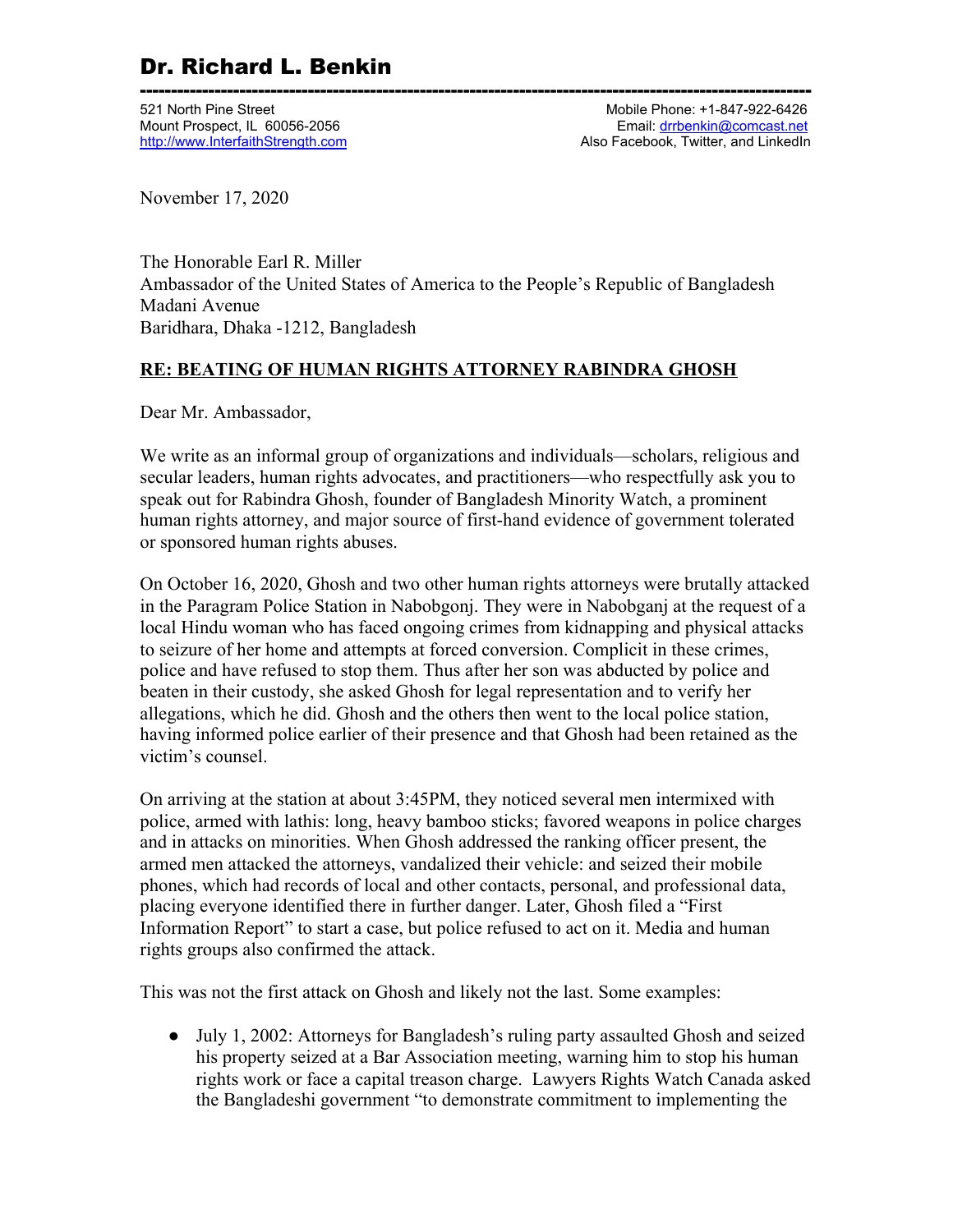| 521 North Pine Street             | Mobile Phone: +1-847-922-6426        |
|-----------------------------------|--------------------------------------|
| Mount Prospect, IL 60056-2056     | Email: drrbenkin@comcast.net         |
| http://www.InterfaithStrength.com | Also Facebook. Twitter, and LinkedIn |

laws of Bangladesh," and on July 23, Amnesty International issued an "urgent appeal" after the Bangladeshi government took no action in this case.

- August 5, 2005: Per Human Rights Watch, Ghosh and another rights activist were "attacked in public" by members of Bangladesh's ruling party after investigating the beating of an Ahmadiyya Muslim.
- April 29, 2012: Ghosh visited his elderly mother in Chittagong who was attacked and blocked from initiating a case. The same attackers then beat Ghosh who alerted nearby police. They arrived three and a half hours later, then claimed they could do nothing because the attackers fled.
- November 24, 2012: Defense counsel Ghosh and an associate were reviewing human rights cases with Perojpur Police Superintendent Akhtaruzzaman, when Akhtaruzzaman called in officers who dragged the men into separate rooms and brutalized them. They were treated at Perojpur Sadar Hospital where Ghosh's associate remained in serious condition.
- July 27, 2013: Ghosh and a colleague were on a train from Khulna where they had taken up the case of a poor Hindu whose land was illegally seized and occupied. Attackers released a poisonous substance in the air, and they were rushed to the local hospital. Doctors revived Ghosh after 28 hours of unconsciousness but could not revive his associate who was transferred to Rajshahi Medical College for more intensive treatment.
- November 25, 2013: While acting as counsel for 12 Hindus falsely accused of murder, Ghosh was beaten inside the Gopalganj District Court, in the presence of the magistrate. Swiss-based International Commission of Jurists protested the attack, noting "Lawyers play a crucial role in ensuring that people whose rights have been violated can demand their right to a remedy. When lawyers themselves become victims simply for carrying out their work, it signals a serious problem for the legal system."
- December 29, 2015: Ghosh was attacked in the Bakergoni police station while investigating a religiously motivated sexual assault and other attacks on Hindus. When associates photographed the Officer-in-Charge, he violently seized the camera and had Ghosh beaten.
- July 15, 2016: Police from Nabobganj where Ghosh was recently attacked beat him brutally during a fact finding mission undertaken at the request of local Dalits, who claimed ongoing victimization and police siding with the perpetrators.
- March 25, 2018: Fifty to 60 attackers destroyed Ghosh's home under construction. He was away on legal business, so his wife filed a case naming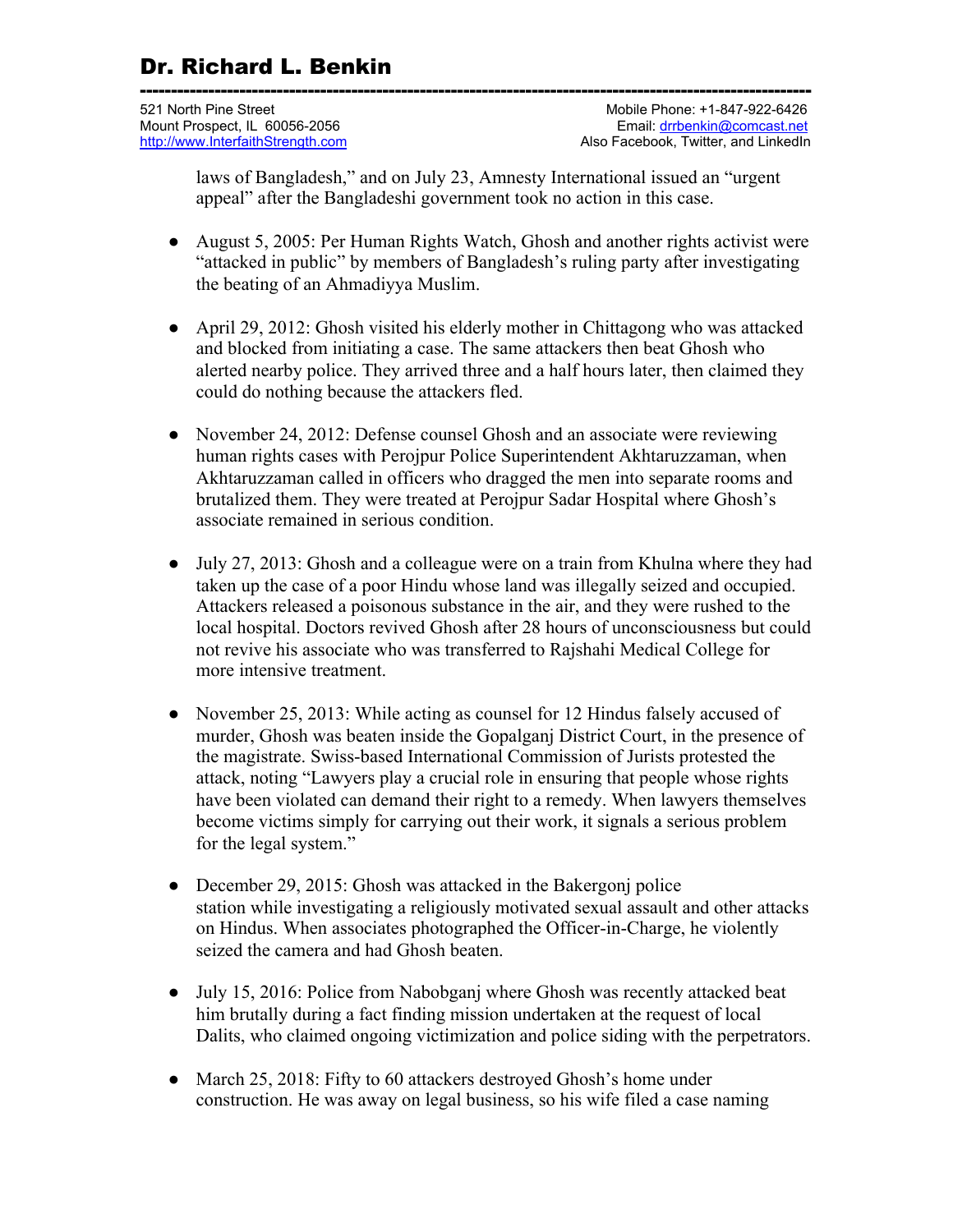------------------------------------------------------------------------------------------------------------ 521 North Pine Street Mobile Phone: +1-847-922-6426 Mount Prospect, IL 60056-2056 **Email: [drrbenkin@comcast.net](mailto:drrbenkin@comcast.net)** [http://www.InterfaithStrength.com](http://www.interfaithstrength.com/) **Also Facebook, Twitter, and LinkedIn** 

specific criminals. Police later claimed to arrest "one attacker" and took no further action on the case. Ghosh named two government cabinet ministers behind the attack.

All cases were substantiated by third parties, many carried by media, and in most cases, Ghosh made government cabinet ministers aware of the incidents, but they never prosecuted the crimes.

Attacks on human rights activists and lawyers in Bangladesh continue with impunity. Awami League control has not brought hoped for rule of law or an end to the ethnic cleansing of minorities. Prime Minister Sheikh Hasina refuses to allow any discussion of these matters, even according to members of her own party. Her critics and their families face violent reprisals. Human rights and religious freedom activists and attorneys are unable to operate, despite paper guarantees that exist only in their abrogation. The World Justice Project ranks Bangladesh 115 out of 128 countries in adherence to the rule of law, lower than Iran and Myanmar among others.

Without international support for human rights in Bangladesh, the situation for religious minorities will continue to deteriorate, and the next attack on Rabindra Ghosh could be fatal. Bangladesh considers itself an ally of the United States while violating our cherished values and its own Constitution.

Considering that Bangladesh's economy is dependent on American citizens, the top customer for Bangladeshi exports and the top funders of UN peacekeeping; we ask that the United States government forcefully advocate for the immediate protection of Rabindra Ghosh and other human rights activists and attorneys. No government can protect all its citizens against all attacks, but they can protect them against attacks by the government or in which governments are complicit. The Bangladeshi government must provide equal protection under the law for all its citizens and punish according to law, those police and other officials who engaged in or allowed these attacks on Rabindra Ghosh and other attorneys and activists for religious freedom. Failure to do so would give the Bangladeshi government license to proceed with its attack on religious freedom and its advocates.

Cc: The Honorable Michael R. Pompeo, Secretary of State The Honorable Jim Risch, Chair Senate Committee on Foreign Relations The Honorable Bob Menendez, Ranking Member Senate Committee on Foreign Relations The Honorable Eliot Engel, Chair House Committee on Foreign Affairs The Honorable Michael McCaul, Ranking Member House Committee on Foreign Affairs

Signed,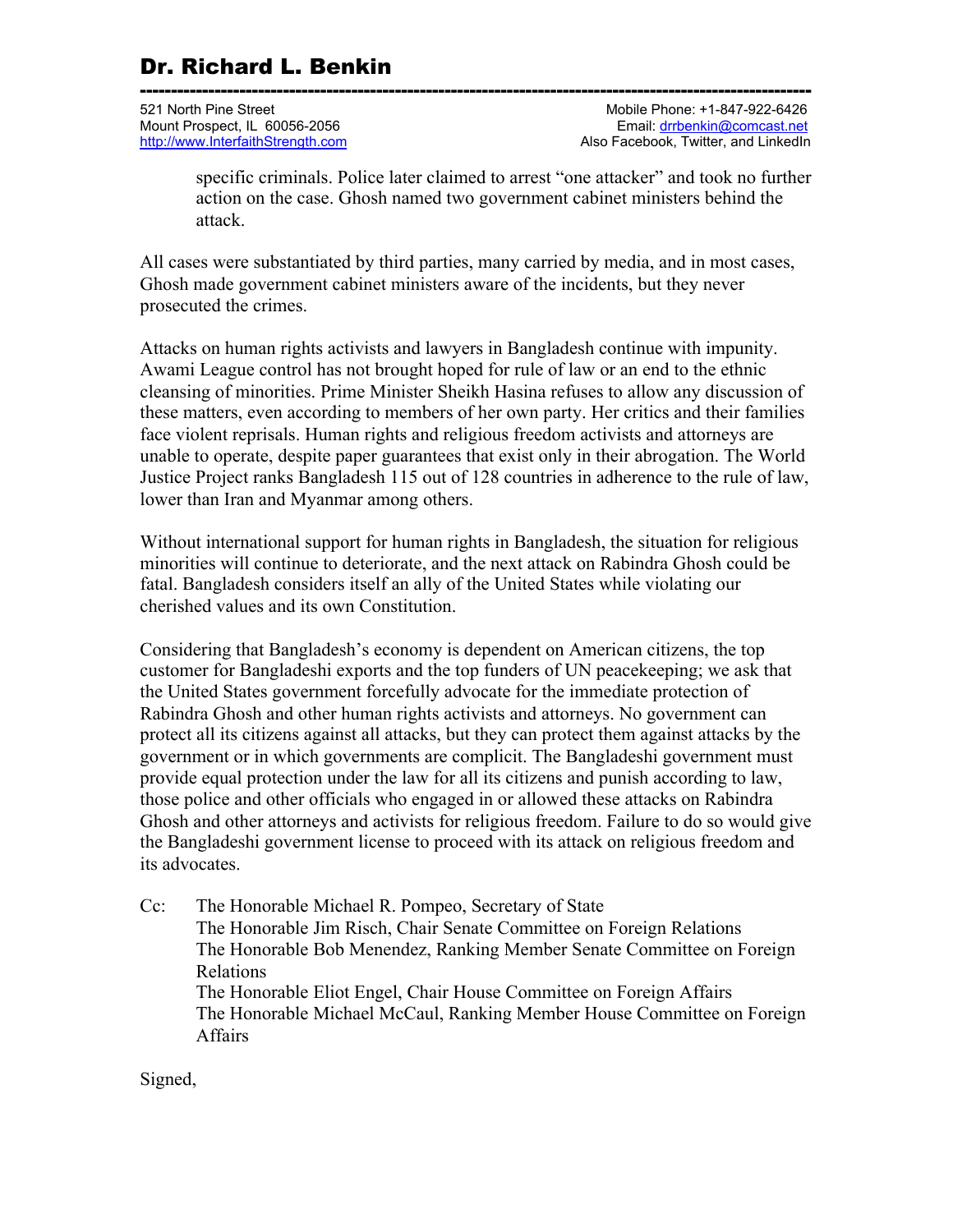------------------------------------------------------------------------------------------------------------ 521 North Pine Street Mobile Phone: +1-847-922-6426 Mount Prospect, IL 60056-2056 **Email:** driven by the mail: drivenkin@comcast.net<br>http://www.InterfaithStrength.com entropy and the computer of the Also Facebook, Twitter, and LinkedIn Also Facebook, Twitter, and LinkedIn

Dr. Richard L. Benkin President, Forcefield, NFP Independent Human Rights Activist, USA

Taniel Koushakjian Director of Public Policy Hindu American Foundation, USA

Dr. Katrina Lantos Swett President, Lantos Foundation for Human Rights and Justice, USA

Dr. Ted Gover Advisor, Simon Wiesenthal Center Faculty, Claremont Graduate University

Fred Stella President, Interfaith Dialogue Association

Scott Morgan President, Red Eagle Enterprises, USA

Amar Sharma General Secretary, Redbridge Hindu Association, UK

Thierry Valle Coordination des Associations et des Particuliers pour la Liberté de Conscience, France

Shalal Ilyas President, Young Christian Lawyers of Faisalabad, Pakistan

Linh Nguyen Minh Van Foundation, USA

Rev. Susan Taylor Church of Scientology National Affairs Office, USA

Priya Saha Director, Office of the Religious Freedom, American Hindu Coalition, USA

Sachi Dastidar Distinguished Service Professor State University of New York Old Westbury, USA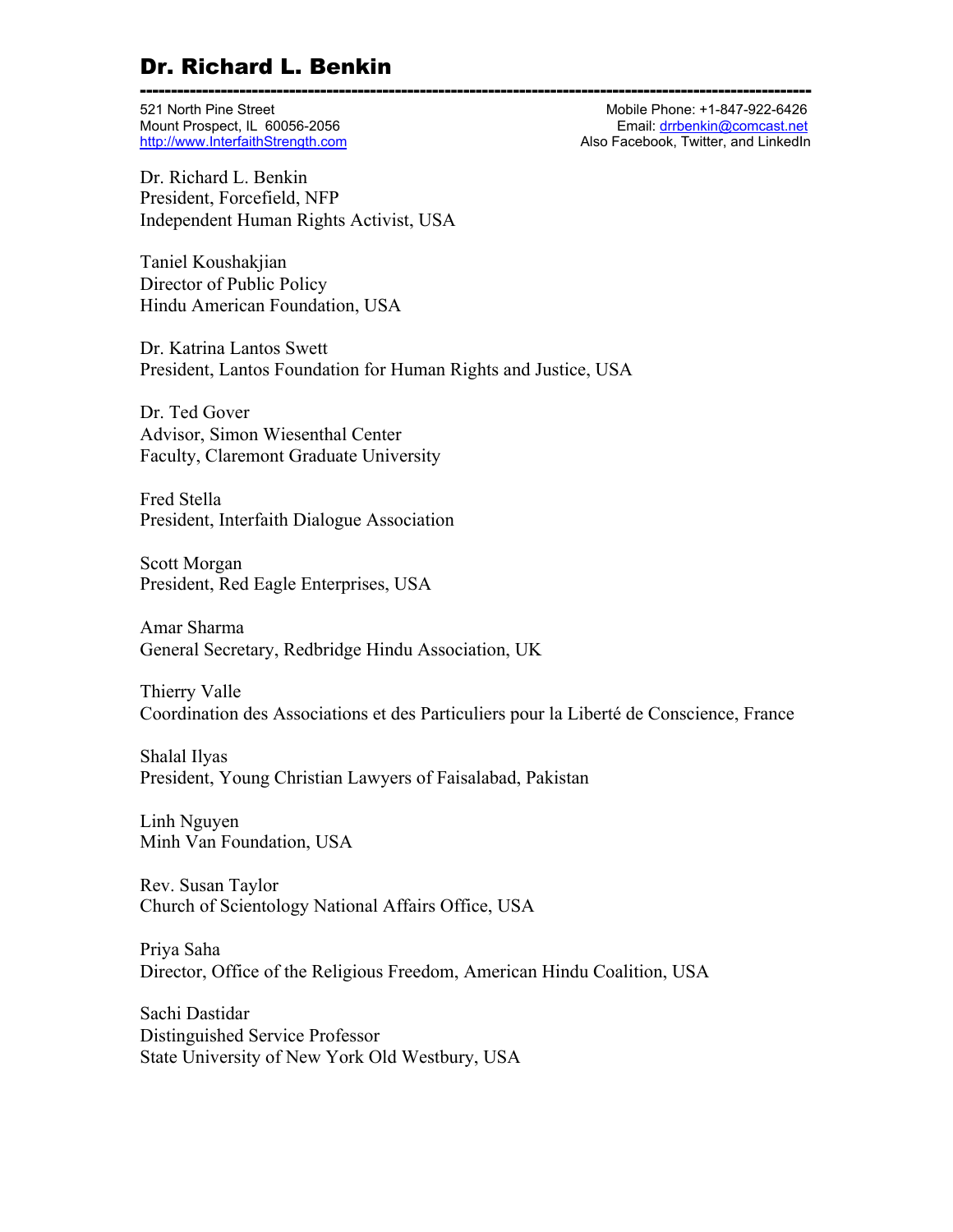------------------------------------------------------------------------------------------------------------ 521 North Pine Street Mobile Phone: +1-847-922-6426 Mount Prospect, IL 60056-2056 **Email: [drrbenkin@comcast.net](mailto:drrbenkin@comcast.net)** [http://www.InterfaithStrength.com](http://www.interfaithstrength.com/) **Also Facebook, Twitter, and LinkedIn** 

Priyatosh Dey Chairman, Vedic American Foundation, USA

Lauren Homer, President, Law and Liberty International, USA

Massimo Introvigne, Managing Director CESNUR, Center for Studies on New Religions, Italy

Francesco Curto, Executive Secretary ORLIR - International Observatory of Religious Liberty of Refugees, Italy

Patrice J. Pederson President, First Freedom Foundation, USA

H. Peter Weiss "Concerned American citizen"

Samir Das Director & Principal Solicitor, SD Solicitors, UK

Rev. Nguyen, Victoria Chaplain for CaoDai Today, USA

Dwijen Bhattacharjya Lecturer, Columbia University

Rnabir Barua President, Bangladeshi Hindu, Buddhist & Christian Unity Council, USA

Nathan Katz Emeritus Distinguished Professor, Florida International University, USA

Vishal Agarwal Trustee Executive Council, The Hindu Society of Minnesota, USA

Rishi Bhutada Hindu American Political Action Committee, USA

Dr. Dilip Amin Interfaith Shaadi, USA

Arun Upadhyay President, Hindu Struggle Committee, India